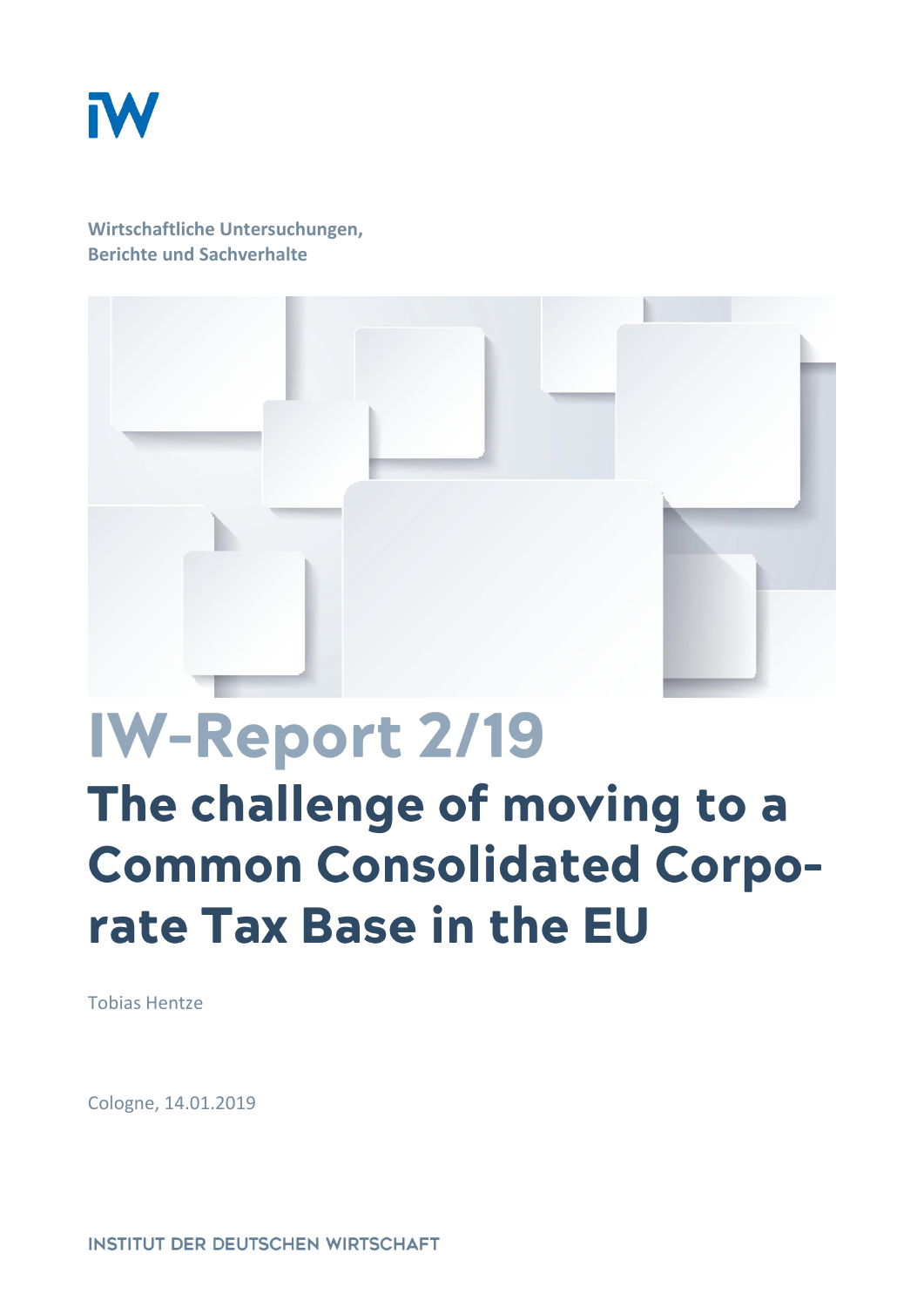

#### **Contact**

Tobias Hentze +49 (0)221 / 4981 - 748 hentze@iwkoeln.de

German Economic Institute P.O. Box 10 19 42 D-50459 Cologne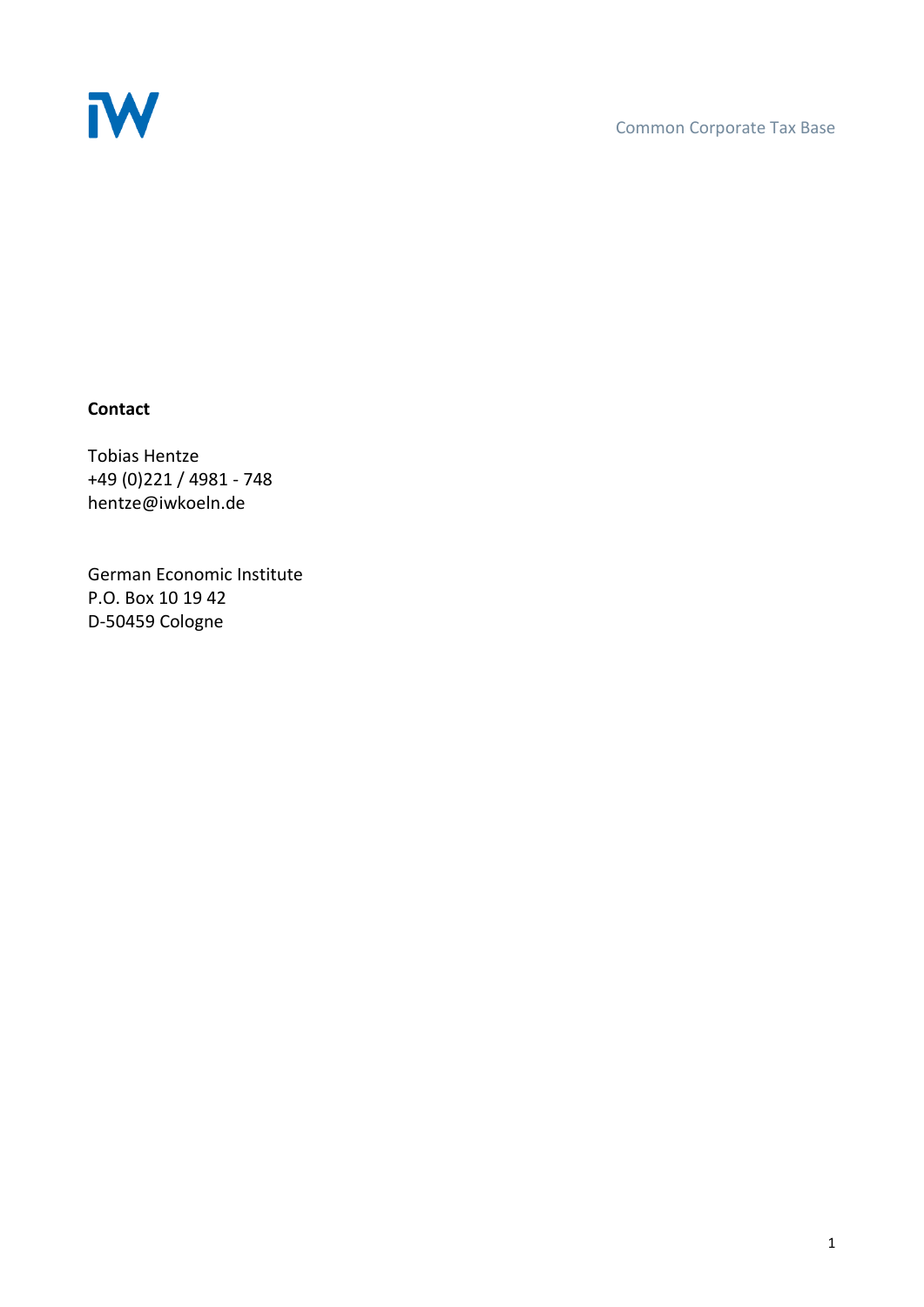

#### **Contents**

| <b>Summary</b>    |                                         |                                                    | 4  |
|-------------------|-----------------------------------------|----------------------------------------------------|----|
| 1                 | Introduction                            |                                                    | 5  |
| $\mathbf{2}$      | <b>Current international tax scheme</b> |                                                    | 6  |
|                   | 2.1                                     | The arm's length principle                         | 6  |
|                   | 2.2                                     | Profit shifting and tax avoidance                  | 6  |
| 3                 |                                         | The EC proposal for a new international tax scheme | 9  |
|                   | 3.1                                     | <b>Formulary Apportionment</b>                     | 9  |
|                   | 3.2                                     | Tax revenue effects                                | 11 |
| 4                 |                                         | Further elements of the EC proposal                | 15 |
|                   | 4.1                                     | <b>Deduction rules</b>                             | 15 |
|                   | 4.2                                     | Debt Bias                                          | 15 |
|                   | 4.3                                     | R&D expenses                                       | 16 |
|                   |                                         | 5. Conclusion                                      | 17 |
| <b>References</b> |                                         |                                                    | 18 |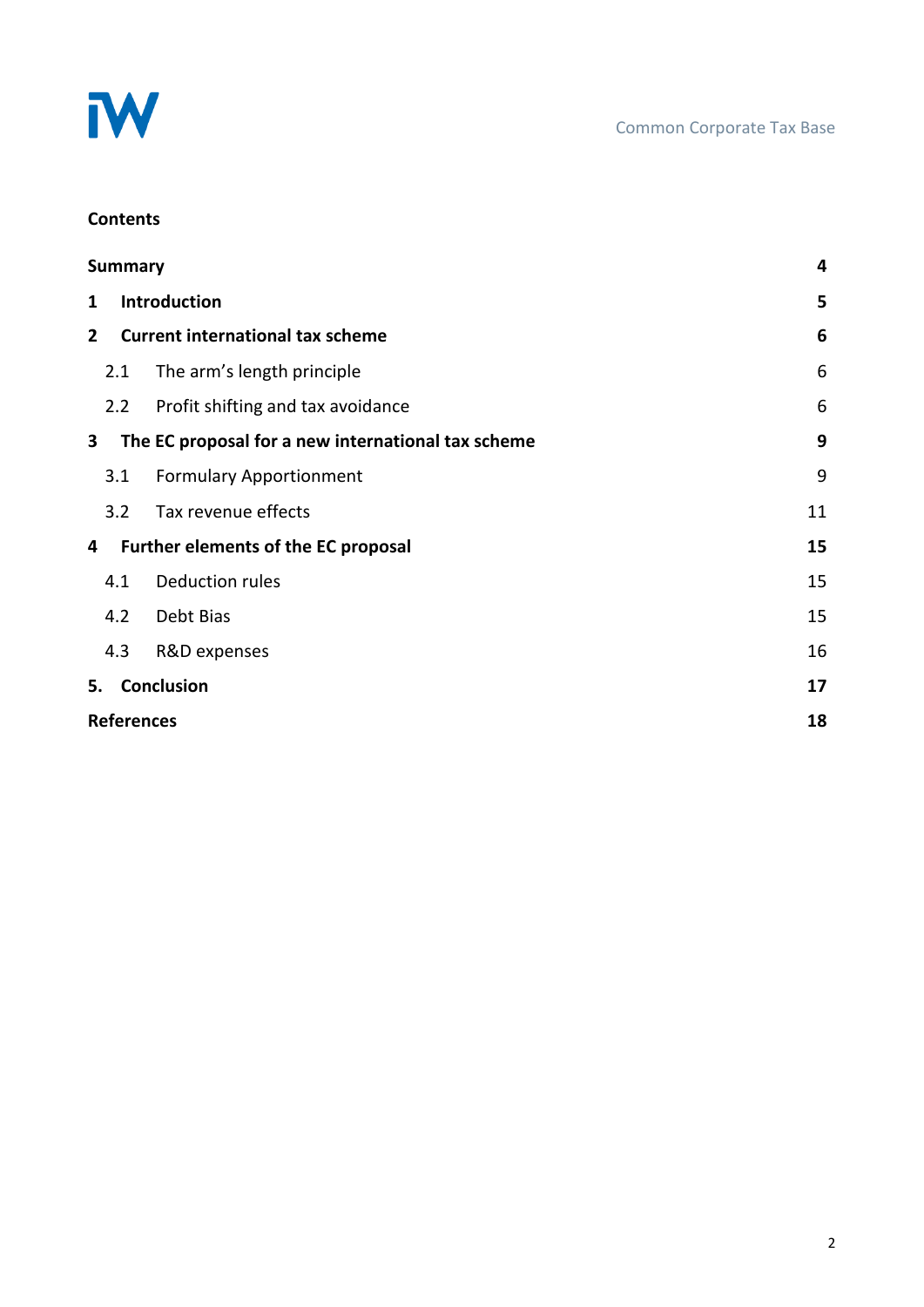

Common Corporate Tax Base

# **JEL-Classification:**

- H25 Business Taxes and Subsidies
- H26 Tax Evasion and Avoidance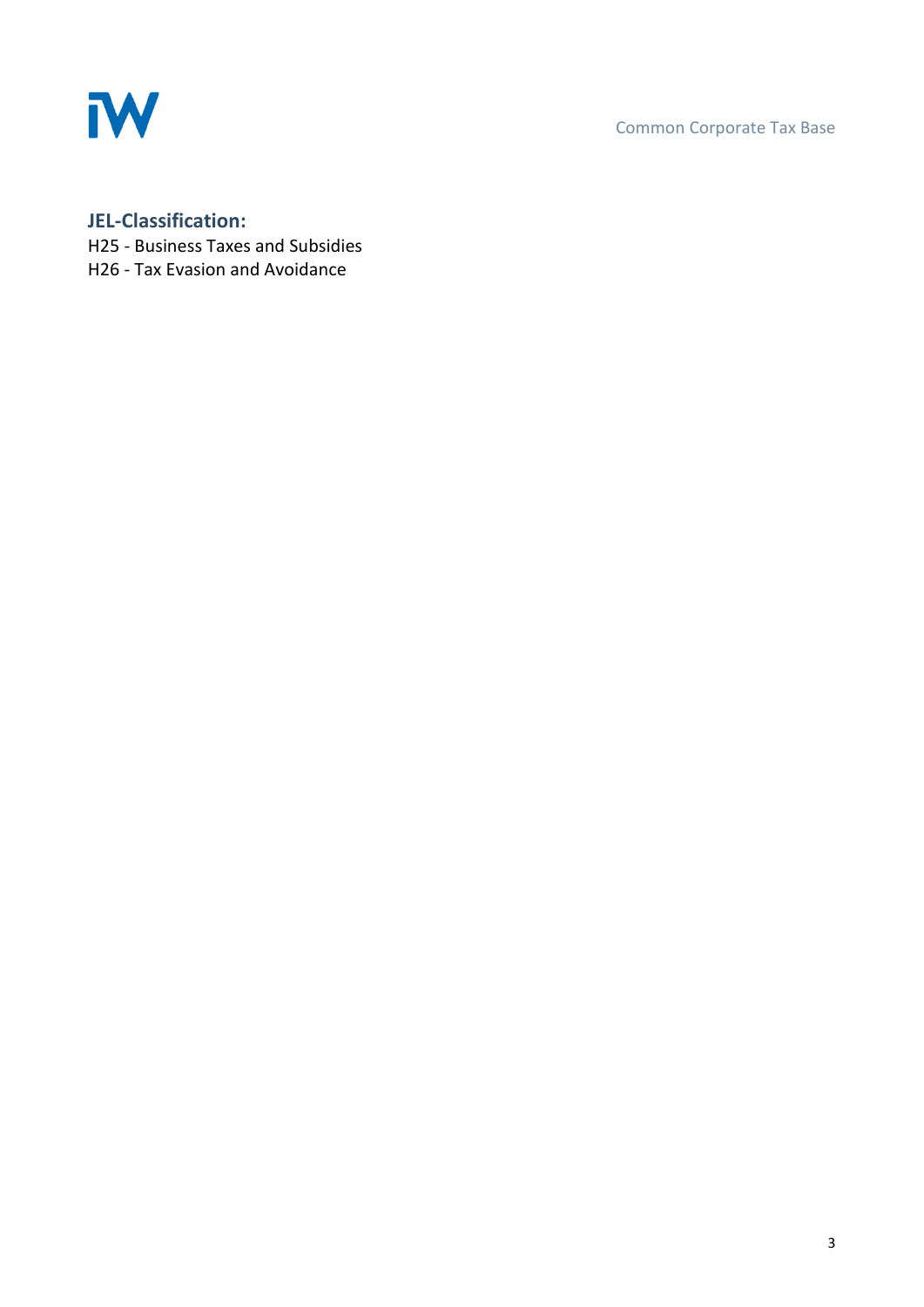

<span id="page-4-0"></span>The introduction of a Common Consolidated Corporate Tax Base (CCCTB) in the European Union (EU) would substantially change the rules of the game in international taxation. According to the proposal by the European Commission (EC), the profits of a Multinational Enterprise (MNE) would no longer be assessed by using the arm's length principles and (hypothetical) market prices, but split based on a formulary apportionment. This implies that an allocation key consisting of sales volume, number of employees and capital invested would be applied to distribute the taxable profits of an MNE.

From an economic perspective, the principle of taxing profits at source would be thereby abolished. However, due to the current difficulty for taxpayers and tax authorities to agree on adequate transfer prices, a radical change as proposed by the EC might be reasonable. Hence, the EC proposal for the CCCTB is a promising goal as it could lower the red tape burden for MNE as well as tax authorities. Furthermore, the adjustment of the debt bias and the encouragement of R&D as additional items of the EC proposal could stimulate economic growth.

A main obstacle for the implementation of a CCCTB would be the expected shifts in tax revenue which make a political agreement at the EU level very difficult. The application of a CCCTB would substantially redistribute corporate profits among the EU member states as a simulation by the German Economic Institute (IW) shows. Especially, Ireland, Luxembourg and Malta would receive significantly less tax revenue since sales volume, number of employees and capital invested are relatively small in these countries. France and Italy, in contrast, would be on the winning side. Germany would also benefit even though to a rather low degree. A main reason for this result is that the strongly exporting German corporations today pay a large proportion of their corporate taxes in Germany. With the application of the CCCTB, parts of the taxable profits would be allocated to foreign countries.

From a systematic point of view, the CCCTB is only convincing if there is a global commitment. A simulation of the tax revenue effects for the G20 countries when applying a CCCTB shows that the shift would also be drastic. The EU member states - even the big ones - would have to accept lower taxable corporate profits. Instead, the United States could increase the corporate tax base mainly because of the high consumption level. China and India would benefit due to the large number of employees. Thus, whether a country ranks among the winners or losers in terms of tax revenue depends foremost on the peer group.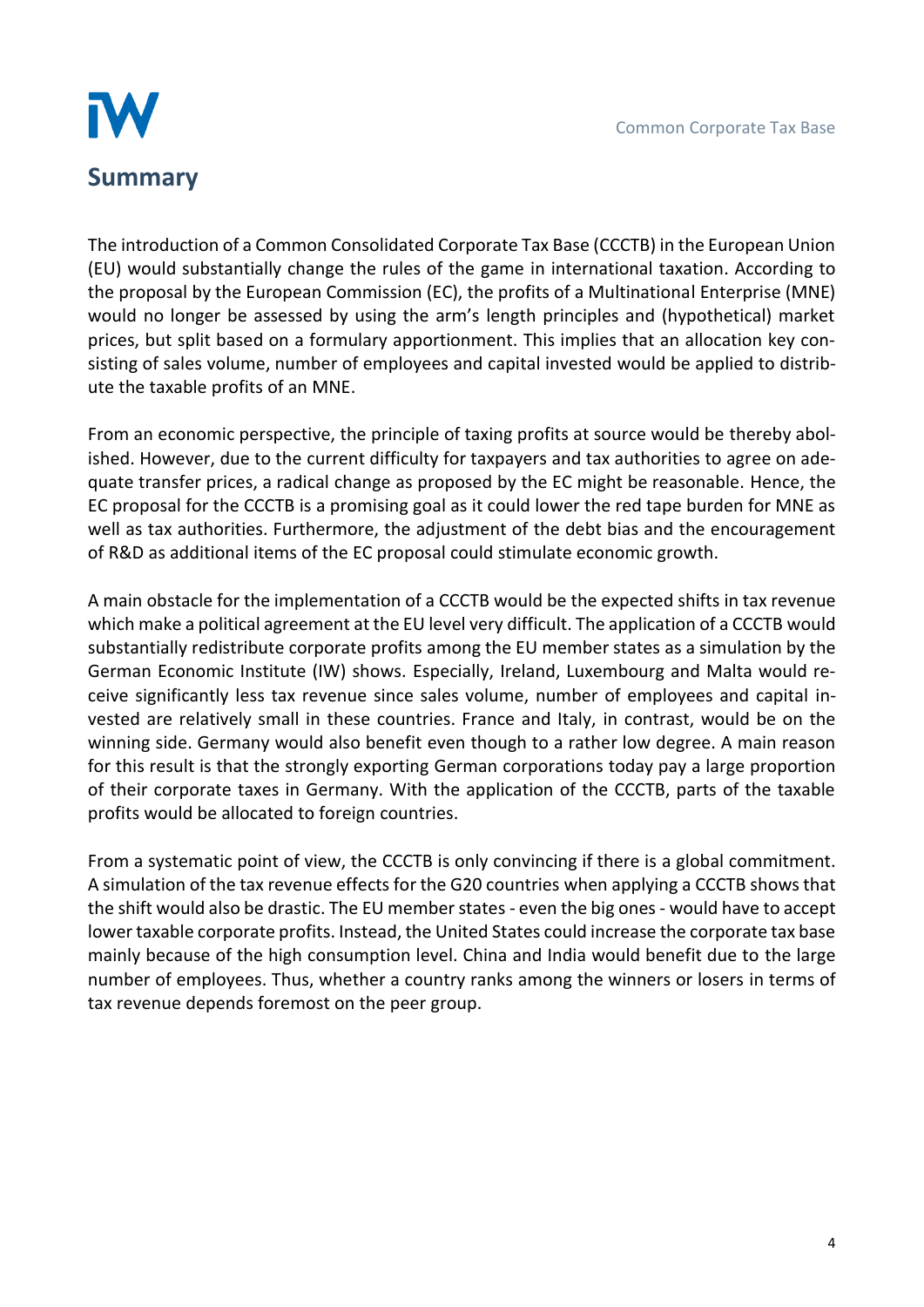

# <span id="page-5-0"></span>**1 Introduction**

International tax competition has been an emerging issue for years. There are various political approaches to agree on common standards on a supranational level. In 2013, the OECD presented a first draft of its action plan against Base Erosion and Profit Shifting (BEPS), which has been eventually finalized. The final report was published in 2015. Based on the OECD outcome, the European Commission (EC) launched a renewed proposal of a Common Consolidated Corporate Tax Base (CCCTB) in October 2016. When in 2011 the EC had originally presented the idea of a CCCTB, it was was lacking political support. This time, things might be different. Especially, the governments of France and Germany have reintroduced their idea of harmonizing their corporate tax law (BMF, 2018a).

The EC splits its renewed proposal into two stages. In a first step, a Common Corporate Tax Base (CCTB) shall be ratified by the member states, i.e. without any consolidation of profits. Subsequently, the consolidation of the CCTB shall be amended. For Multinational Enterprises (MNE) with an aggregated turnover of at least 750 million Euro, the application of the CCCTB is supposed to be obligatory.

The proposal focuses on harmonizing the accounting rules and hence the tax base. This shall be achieved by setting up common depreciation rules and, then, applying a profit split to allocate multinationals' profits to the countries involved. However, the initiative does not consider the harmonization of tax rates.

Compared to the prior approach in 2011, the concept has been essentially changed. A remarkable modification refers to pension allowances. The renewed proposal cedes the tax rules in this regard to the member states and resigns the determination of a fixed discount rate. Furthermore, the EC initiative addresses new issues which have not been included in the previous attempt. First, the preferential tax treatment of debt is challenged by the EC since this debt bias might distort investment decisions. Second, R&D incentives are regarded as crucial to boost innovation. Therefore, a common approach within the European Union (EU) is recommended to establish a level playing field.

There are still significant obstacles on the path to a harmonized corporate tax regime in the EU. The EC initiative would rather be a revolution than a reform in international tax matters. The impact on the distribution of tax revenue could be therefore significant. As tax regulation requires unanimity in the EU, changes are hard to achieve.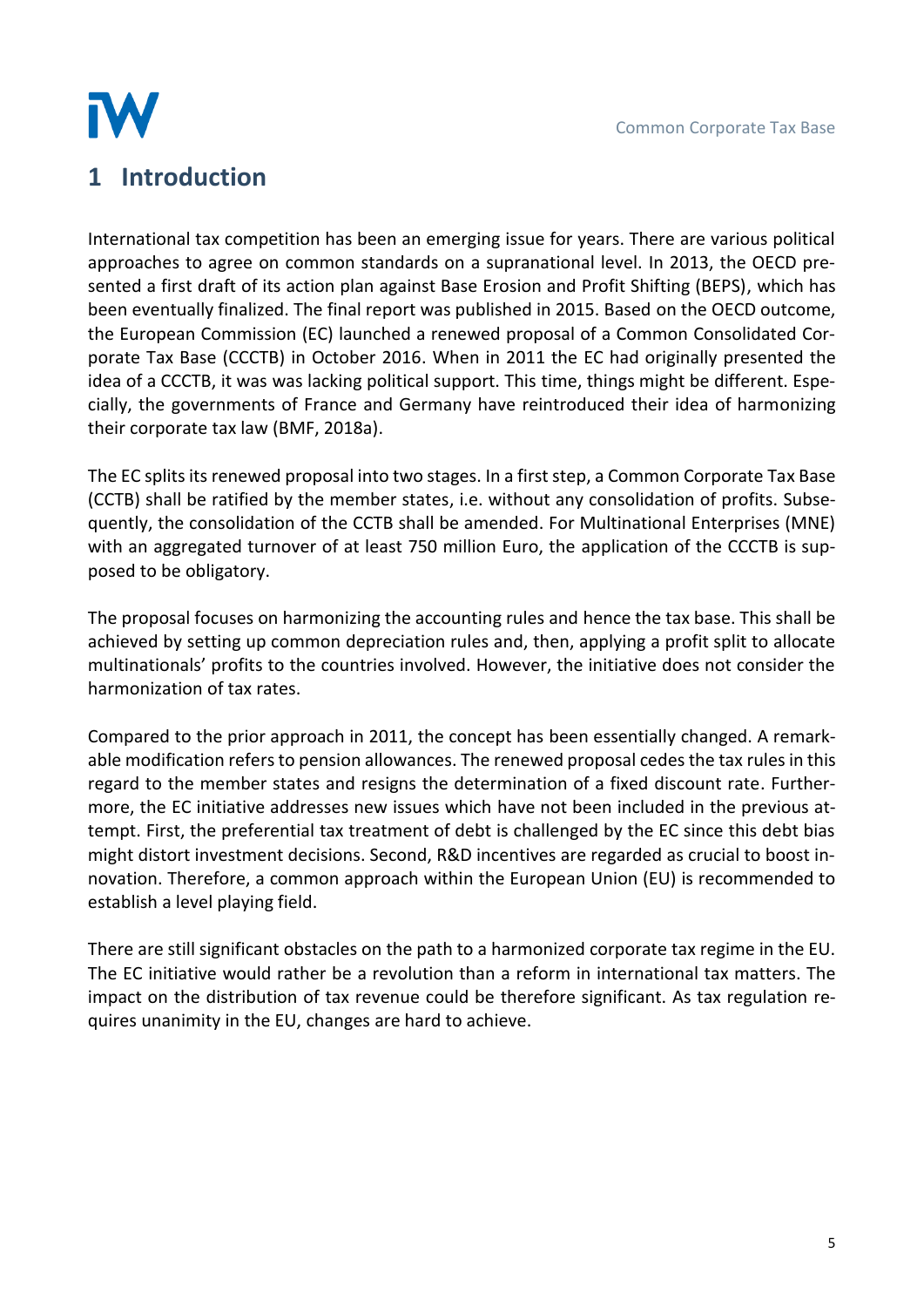

# <span id="page-6-0"></span>**2 Current international tax scheme**

# <span id="page-6-1"></span>**2.1 The arm's length principle**

A major part of international transactions take place within MNE. These intercompany transactions determine the profit level of each subsidiary of the company group. Therefore, the respective internal prices for goods and services traded within an MNE are highly relevant in international tax issues. By now, the so called arm's length principle is unambiguously the worldwide standard in transfer pricing legislation. According to this principle, payments for goods, services and intangibles within an MNE have to be in line with market prices. Economic theory suggests that the higher the added value in a value chain, the higher the corresponding internal transfer price. The consequences for international business are straightforward. Since intellectual property (IP) such as specific knowledge and technology in terms of patents and trademarks is regarded as key for a company's success, the main share of the generated profits is allocated to the subsidiaries where IP is registered. As a consequence, other steps in the value chain, e.g. production and distribution, are valued less. This leads to the remarkable result that production and distribution entities – despite their high number of employees – only receive a small share of the total profit generated in the value chain of an MNE. While the arm's length principle, which was established by the OECD (OECD, 1979), is theoretically convincing and widely accepted among tax experts, it lacks support in the public debate. For policy makers, it seems hard to explain why MNE with significant sales volumes and numerous employees in a country only pay low taxes.

Besides this political argument, there are several practical pitfalls by applying the arm's length principle. It is impossible to precisely determine market prices for all (intermediate) goods and services. Market conditions differ between locations, i.e. in terms of purchasing power, consumer preferences and degree of competition in the market. Especially, the determination of a market price for intangible assets is challenging. At the same time, intangibles are getting more and more important in a digitalized world. Thus, the application of the arm's length principle often fails or, at least, the resulting internal transfer prices are subject to severe discussions between taxpayers and tax authorities. The existing scheme leaves the door open for a broad scope of discretion for MNE when determining transfer prices.

# <span id="page-6-2"></span>**2.2 Profit shifting and tax avoidance**

Due to the broad scope of discretion, governments suspect that MNE do not pay their fair share in taxes. Therefore, the recent initiative against BEPS starts from the insight that profit shifting and tax avoidance is a major issue for public finances (OECD, 2015). As there is no doubt that MNE search for possibilities to shift profits to low tax countries or to use tax loopholes, the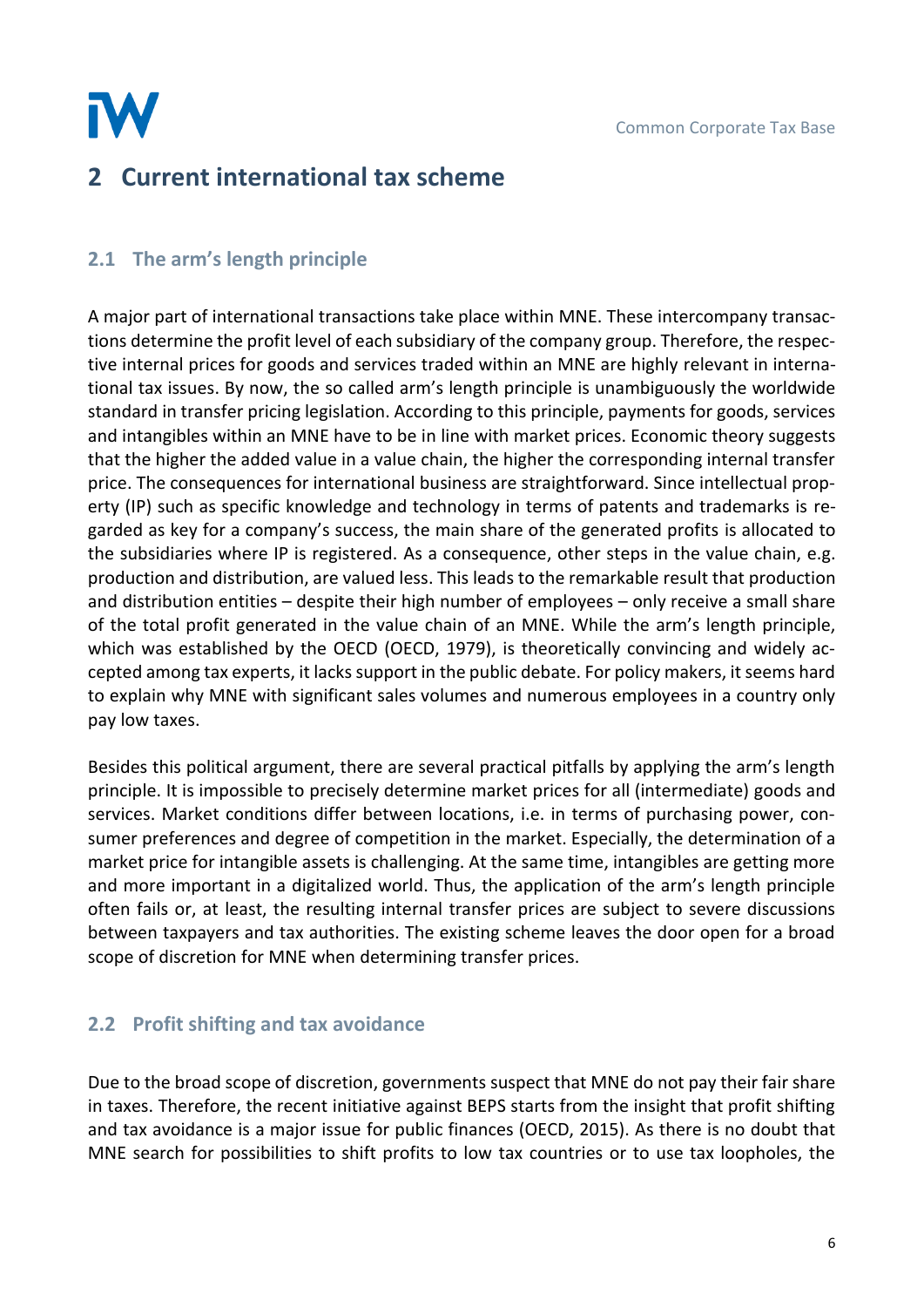

1

extent of profit shifting and tax avoidance is unknown.<sup>1</sup> However, there are various studies to estimate the magnitude.

The OECD (2015) estimates that the worldwide corporate tax losses from profit shifting and tax avoidance by MNE amount to 4 to 10 percent of corporate tax revenues, i.e. 100 to 240 billion US Dollars per year. The wide range indicates that a solid guess can be hardly made. Other findings in the literature do not provide any robust results and highly differ from the OECD results. For instance, a study by the European Parliamentary Research Service (2015) estimates the total fiscal effect for every EU country using a macroeconomic approach with national account data. The corporate tax loss for the EU is estimated to amount to 50 to 70 billion Euros per year, i.e. 17 to 24 percent of corporate tax revenue. The EU study predicts that approximately 30 to 35 billion Euros of the EU tax loss are accounted for by Germany, which would be equal to more than 40 percent of Germany's tax revenue paid by corporations. Still, both approaches are based on questionable assumptions and might overestimate the actual extent (Beznoska/ Hentze, 2016).

A recent study concludes that MNE annually shift 40 percent of their profits or 600 billion US-Dollar to tax havens (Torslov et al., 2018). By using macroeconomic data, the authors show that corporate tax revenue in relation to the national income is higher in tax havens than in other countries. This is explained in the paper by the ability of MNE to use interest payments and royalty fees to artificially increase the profits before tax in tax havens to the harm of non-havens. The authors characterize intercompany transactions as profit shifting even if the applied transfer prices, i.e. the interest rate for loans or the royalty rate for trademarks and licenses, are in line with the international standards and not challenged by tax authorities. The authors simply do not acknowledge the possibility of MNE to relocate intangible assets or to found a finance company. Furthermore, they presume that foreign-controlled companies are as profitable as local companies, which seems rather restrictive as synergies or efficiency gains are disregarded.

In fact, from a German perspective there is evidence that the public purse benefits from the existence of MNE. According to empirical evidence, global player contribute to a larger extent to the tax revenue than companies that exclusively do business in Germany (Hentze, 2015). Furthermore, MNE pay higher effective tax rates than local companies (Watrin/Thomsen, 2016). However, these results do not imply that profit shifting can be neglected.

There is strong evidence in the empirical literature that tax rates are a determining factor for the relocation of businesses and investments (Benassy-Quéré et al., 2005; Devereux/Freeman, 1995; Hines, 1996). Thus, tax differentials influence company decisions and constitute tax competition between countries. The average corporate tax rate in the EU is equal to 23 percent with the lowest one in Bulgaria and the highest one in Malta (Figure 2-1). The initiative by the EC focuses on a consolidated common corporate tax base but not on harmonizing corporate tax rates. By now, the main obstacles for a fair tax competition are not extremely low nominal cor-

<sup>1</sup> Profit shifting and tax avoidance are legal tax optimization strategies and have to be distinguished from illegal tax evasion activities. The latter one is not subject to this paper.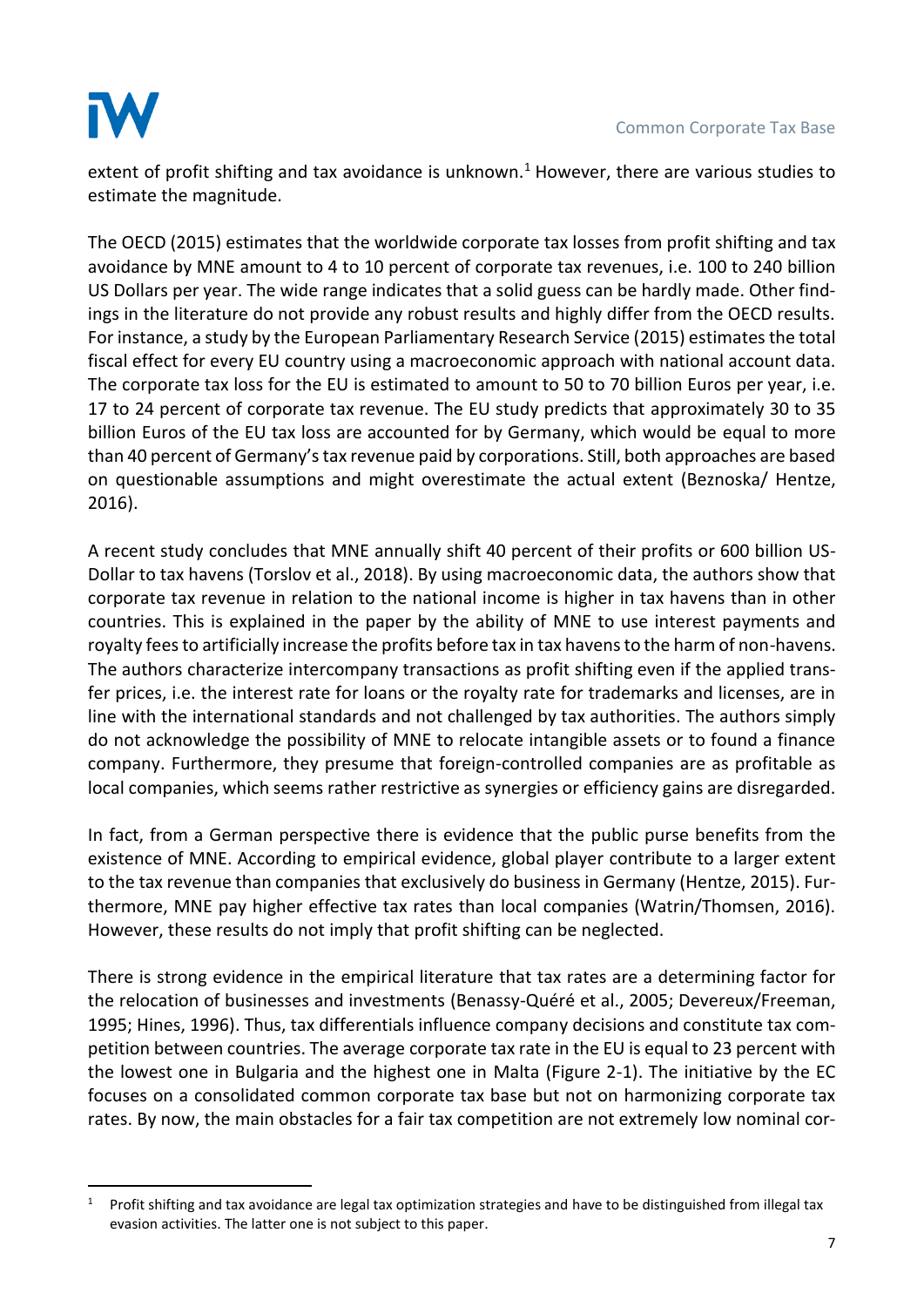

porate tax rates but preferential tax regimes and tax rulings, i.e. individual arrangements between national tax authorities and taxpayer. This kind of tax dumping would not be possible anymore when a CCCTB is established. Therefore, the risk for a race to the bottom could be significantly lowered.

## **Figure 2-1: Statutory Corporate Tax Rates**

In percent for 2017 including local taxes



Source: BMF, 2018b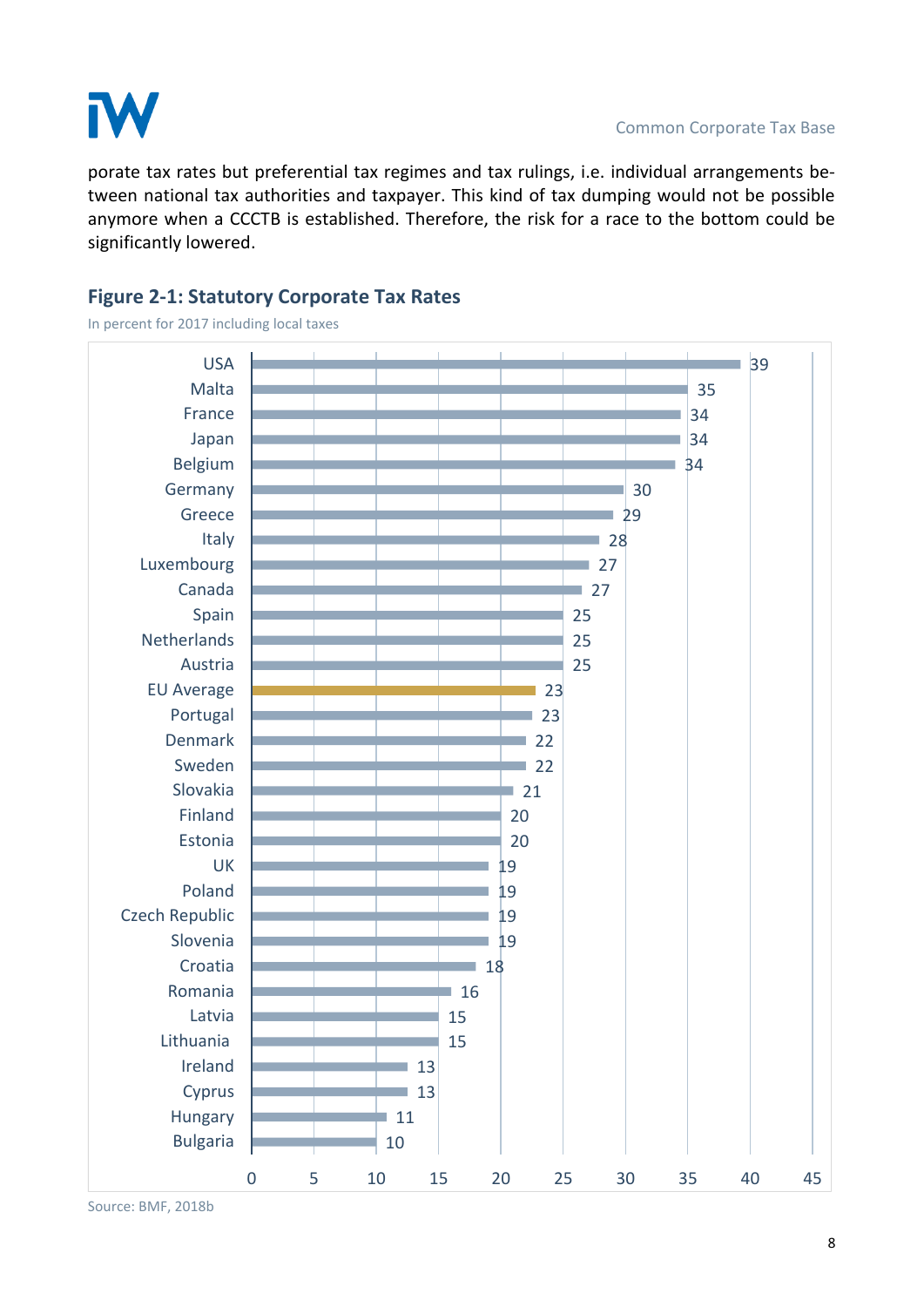

# <span id="page-9-0"></span>**3 The EC proposal for a new international tax scheme**

## <span id="page-9-1"></span>**3.1 Formulary Apportionment**

In 2016, the EC launched a proposal for a CCCTB in order to fight profit shifting and tax avoidance (European Commission, 2016). The Commission's plan aims at radically changing the rules of the game in international tax policy. The proposal would abolish the arm's length principle since profits would be allocated based on a formulary apportionment. Profit splits or formulary apportionments are hardly accepted in most countries.

The proposal launched in 2011 was not implemented due to political disagreement. This time, the EC plans to implement the CCCTB in a two-staged approach. Firstly, rules for the common tax base shall be established, later the consolidation of profits and losses shall be amended. In general, a comprehensive implementation of the CCCTB would be favourable since both steps belong to each other. Assuming, for example, that the CCCTB leads to profits in Country A and to losses in Country B, the taxation of the full amount of profits in Country A would disregard the losses in Country B. Thus, on a global level the amount of profits within the MNE would be overestimated. Therefore, the losses have to be subtracted from the profits before tax. This shows the necessity of a consolidation mechanism. However, the implementation of the CCCTB in one integrated step is considered to be not realistic by the EC due to political reasons.

Instead of determining individual transfer prices, a profit split distributes the overall profit of an MNE based on an allocation key. According to the EC, this allocation key shall consist of three pillars, namely the sales volume, the number of employees and the capital invested. The EC argues that profits shall be allocated where value is created. This implies that the economic value can be derived from these three factors. It is obvious that the terms added value and economic activity are interpreted differently by the arm's length principle and the formulary apportionment.

The OECD denies any formulary apportionment as suggested by the EC by arguing that this would not be agreed on by independent parties (OECD, 2017, 145). Hence, the resulting profit allocation does not reflect market conditions. Furthermore, profit splits can only work when all countries involved accept the determined profit allocation and have common accounting standards. Otherwise, double taxation (or double non-taxation) might occur (OECD, 2017, 39-42). From an economic point of view, it is questionable if any profit split method is more convincing than relying on (hypothetical) market prices as in the current system. However, since the determination of (hypothetical) market prices lacks sustainable results especially in the digital economy, modifications are reasonable.

Beyond the issue of appropriately estimating the economic value, the implementation of a formulary apportionment has some practical advantages. Countries lose the incentive to offer tax discounts by establishing so called patent or license boxes. As of today, many countries even in the EU use this instrument to attract intellectual property (IP) of MNE. The income derived from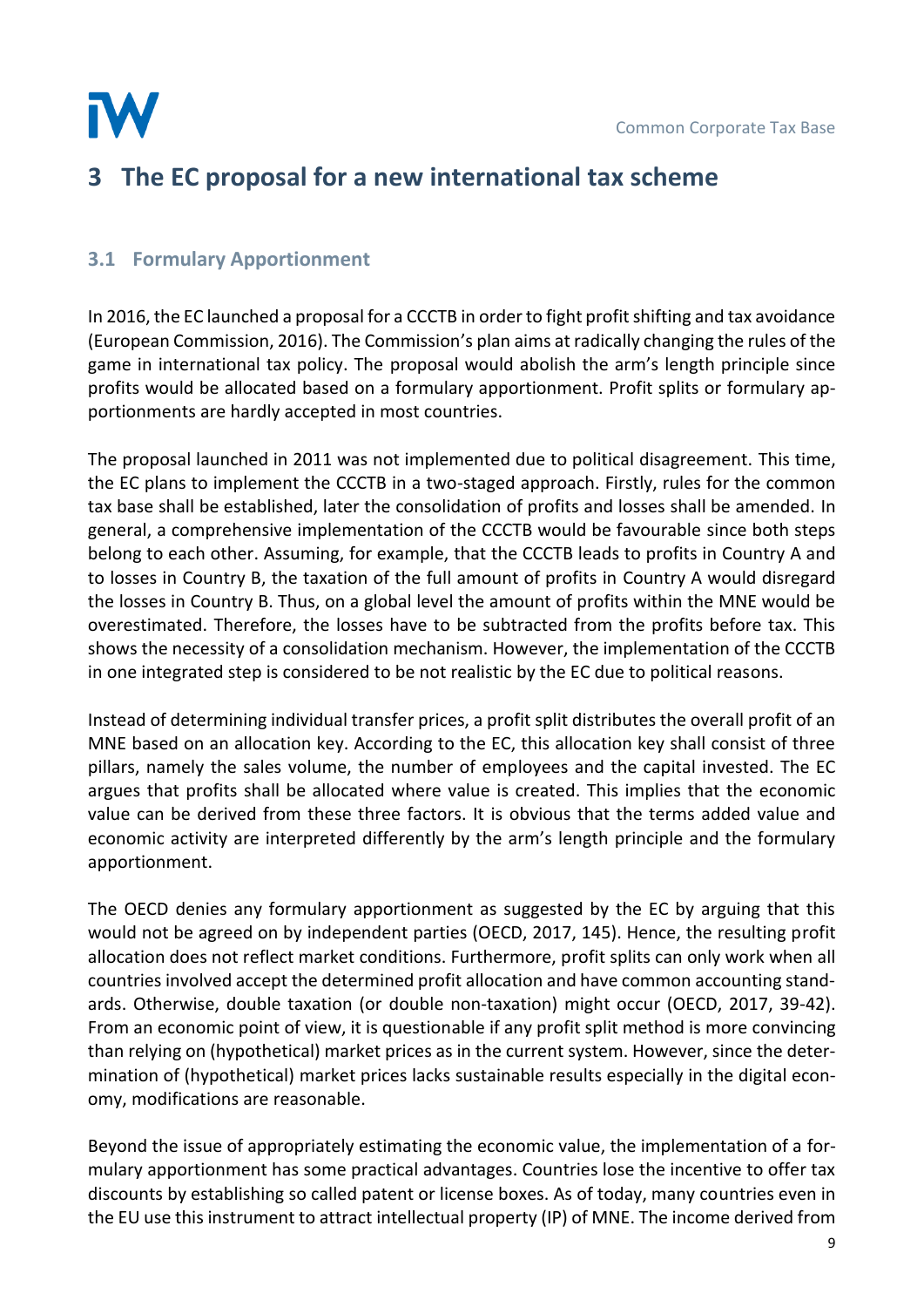

these trademarks and patents are then taxed at a lower rate compared to the regular corporate tax rate (Figure 3-1). A formulary apportionment system would neglect this tool and, therefore, contribute to a fair tax competition.



#### **Figure 3-1: Patent Boxes in Europe**

A main drawback relates to the implementation of a profit split only on a European level. Since MNE usually also have operating businesses outside the EU, parts of their profits have to been allocated to third countries. However, if the tax authorities of these countries do not accept the accounting standards and the resulting tax base, the companies will suffer from double taxation. Furthermore, even if the application of the allocation key sounds simple in theory, questions about the calculation of the relevant sales figures, the determination of the capital invested and the enumeration of the employees will arise (OECD, 2017, 135). A common framework in all countries would be a prerequisite as tax harmonization is not only eligible within the EU but also outside the EU.

For the case of Germany, the consequences of such a radical change of the transfer pricing system would be enormous. By now, MNE headquartered in Germany pay a rather high share of their global taxes in Germany. For instance, MNE in the chemical industry paid from 2013 to 2015 between 46 and 60 percent of their profit taxes in Germany, while the turnover share only amounted to 18 to 20 percent (BDI/VCI, 2017). According to data for 2013 and 2014, the 30 biggest listed companies in Germany (Dax 30) earned every fourth Euro in Germany while they pay one third of their global taxes in Germany. If the Dax 30 companies had to pay only one fourth instead of one third of their global taxes in Germany, the tax revenue loss for Germany

Sources: German Ministry of Finance, EY, Canton Nidwalden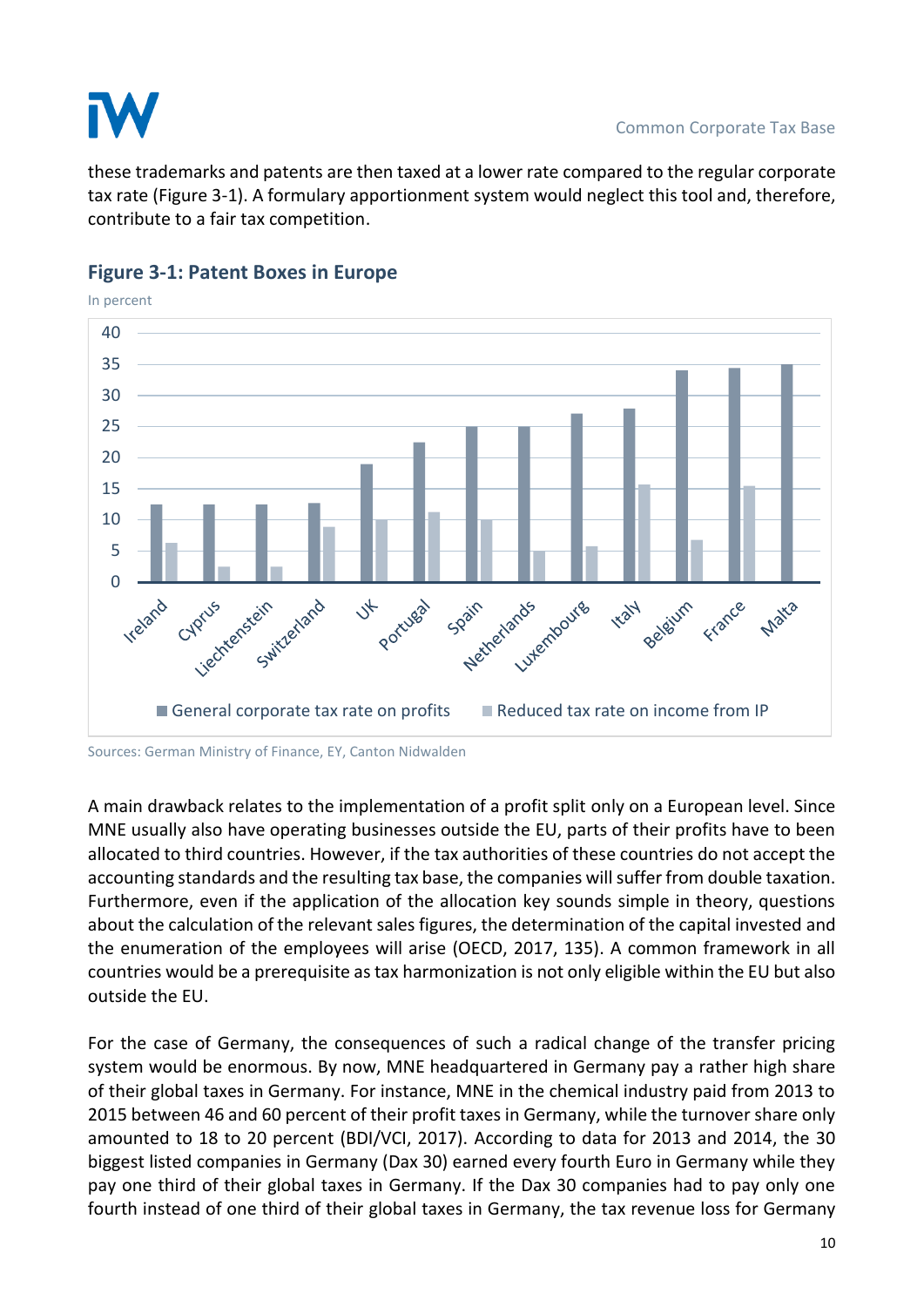

would be equal to approximately 2 billion Euros per year. With respect to the large number of MNE in Germany – listed in other stock indices or privately organized – the tax loss would be much higher. However, the total effect would be ambiguous as MNE headquartered outside the country could pay more taxes in Germany.

The dramatic consequences of altering the tax system can be illustrated by referring to the following example. Assuming an MNE headquartered in Ireland and with a subsidiary in Germany generates sales with regard to a software tool of 900 million Euro in Germany and 100 million Euro in Ireland (Figure 3-2). The patent for the tool is registered in Ireland. According to the arm's length principle the remuneration of the sales function is approximately 4 percent of the turnover, equal to 36 million Euro in Germany and 4 million Euro in Ireland. The remaining profits are allocated to Ireland for the IP. According to a formulary apportionment based on the sales volume, Germany receives 90 million Euro and Ireland 10 million Euro. These amounts are then taxed by applying the national corporate tax rate.



#### **Figure 3-2: Taxable profits according to the transfer pricing regime**

<span id="page-11-0"></span>Source: German Economic Institute

## **3.2 Tax revenue effects**

Since the idea of using a formulary apportionment instead of the arm's length principle rather means a revolution than a reform to international taxation, the effects on the distribution of taxable profits are supposed to be remarkable. An estimation based on available data for EU member states and G20 countries supports this view.

For this purpose, the amount of taxable profits per country is firstly determined for all companies in a country, i.e. without any turnover threshold. Torslov et al. (2018) reckon the total corporate profits by country for 2015 based on national accounts. These profits are then divided into profits generated by domestic companies and profits generated by foreign controlled companies. The latter profits are by definition generated by MNE headquartered abroad and are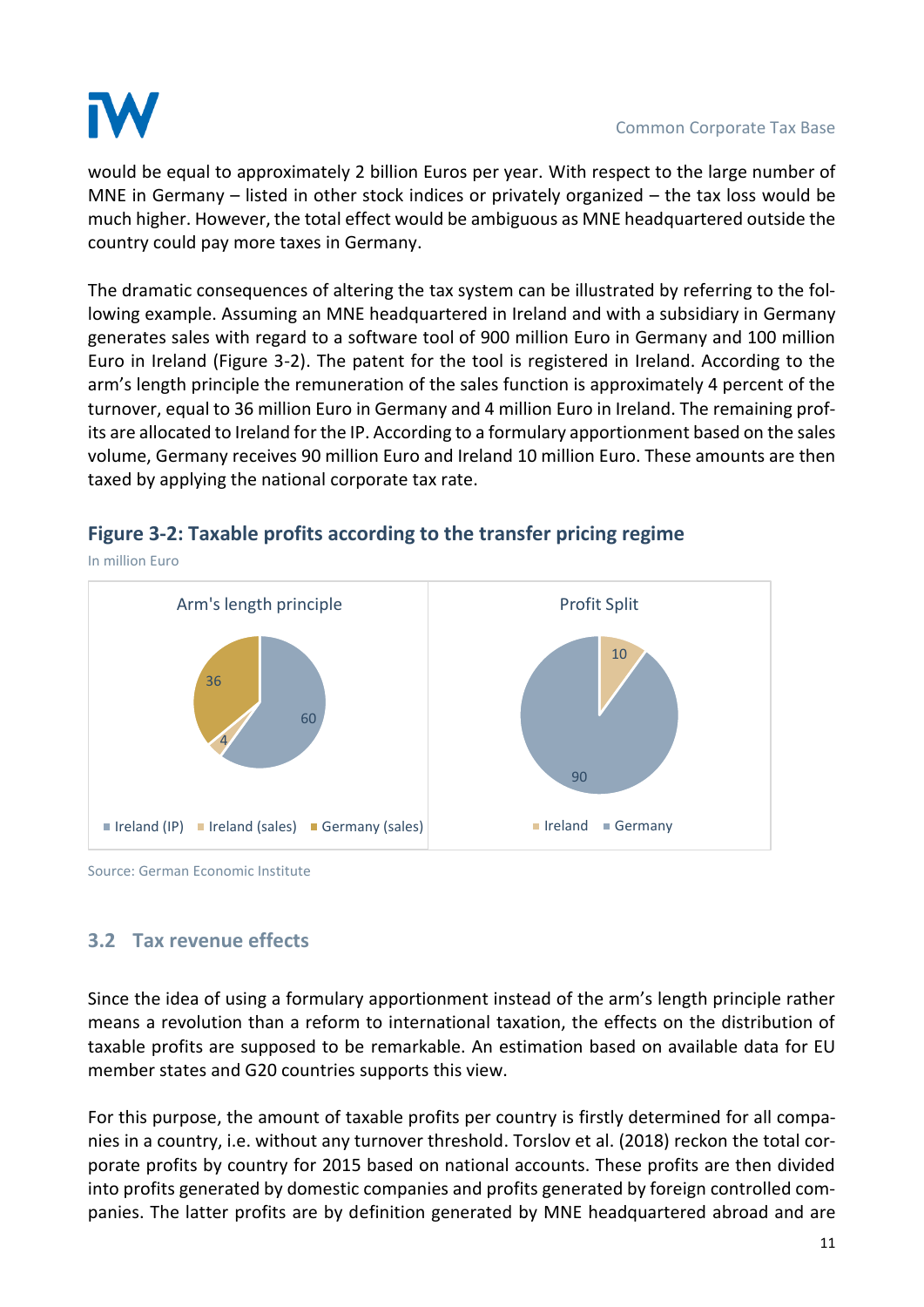

#### Common Corporate Tax Base

therefore theoretically subject to profit shifting. Hence, these profits would be considered when applying a formulary apportionment. Furthermore, a certain share of domestic profits is generated by MNE headquartered in the home country. The respective amount is also theoretically subject to profit shifting and formulary apportionment. Since the amount of these profits is unknown, the export exposure of an economy (i.e. exports in terms of GDP for 2016 according to data by OECD<sup>2</sup>, Eurostat<sup>3</sup> and World Bank<sup>4</sup>) is used as a proxy for determining the share of domestic profits that is derived from doing international business. As exports are not exclusively made by MNE but also by purely domestic companies, the number would overestimate the profits generated by local MNE. Therefore, an assumption is needed for the exports made by MNE. For simplification purposes, the share is set to 70 percent for all countries. Thus, 70 percent of the domestic profits generated from international operations (export exposure) are allocated to MNE and are therefore considered in the simulation. This implies, that the rest is allocated to (exporting) local companies. It is straightforward that a higher percentage rate increases the redistribution volume while a lower rate reduces it. Eventually, this approach leads to the amount of taxable profits per country which is maximally subject to profit shifting.

The resulting amount equals the profits which qualify for a formulary apportionment. Subsequently, the distribution of these profits on a country level is compared to a hypothetical allocation by using the formulary apportionment proposed by the EC, i.e. sales volume, number of employees and capital invested. The country shares for the profit split are calculated based on data (provided by Oxford Economics) for capital stock, employment and private consumption (as a proxy for the sales volume). These macroeconomic proxies do not exclusively refer to MNE but to the economy as a whole. In line with the EC proposal, the three elements of the allocation key are equally weighted to calculate a country's profit share. As a result, Germany's share with regard to the EU member states is about 21 percent followed by France (15 percent), the United Kingdom (14 percent) and Italy (12 percent).

The basic idea of the analysis is to see the fundamental effects on a country's tax base. However, the results are rather indicative than an exact guess due to the restrictive assumptions. As behavioural effects of MNE are not accounted for, the interpretation of the numbers is further limited. However, the results illustrated in Figure 3-3 and Figure 3-4 indicate whether a country benefits from the current system or would be better off when establishing a formulary apportionment.

In Figure 3-3, the simulation results are shown for the EU member states. Bulgaria, Croatia, Cyprus, Lithuania and Romania are not considered due to data restrictions. For Malta and the Netherlands the real capital stock can only be roughly estimated. The outcome of the simulation is in line with theoretical considerations. On the one hand, EU tax havens as Ireland, Luxembourg, Malta and the Netherlands are the biggest losers in terms of taxable profits. On the other hand, the winners are large countries as France, Italy and Spain as well as rather small countries

.

<sup>2</sup> See https://data.oecd.org/trade/trade-in-goods-and-services.htm.

<sup>3</sup> See https://ec.europa.eu/eurostat/tgm/table.do?tab=table&init=1&language=de&pcode=tet00003&plugin=1.

<sup>4</sup> See https://data.worldbank.org/indicator/NE.EXP.GNFS.ZS.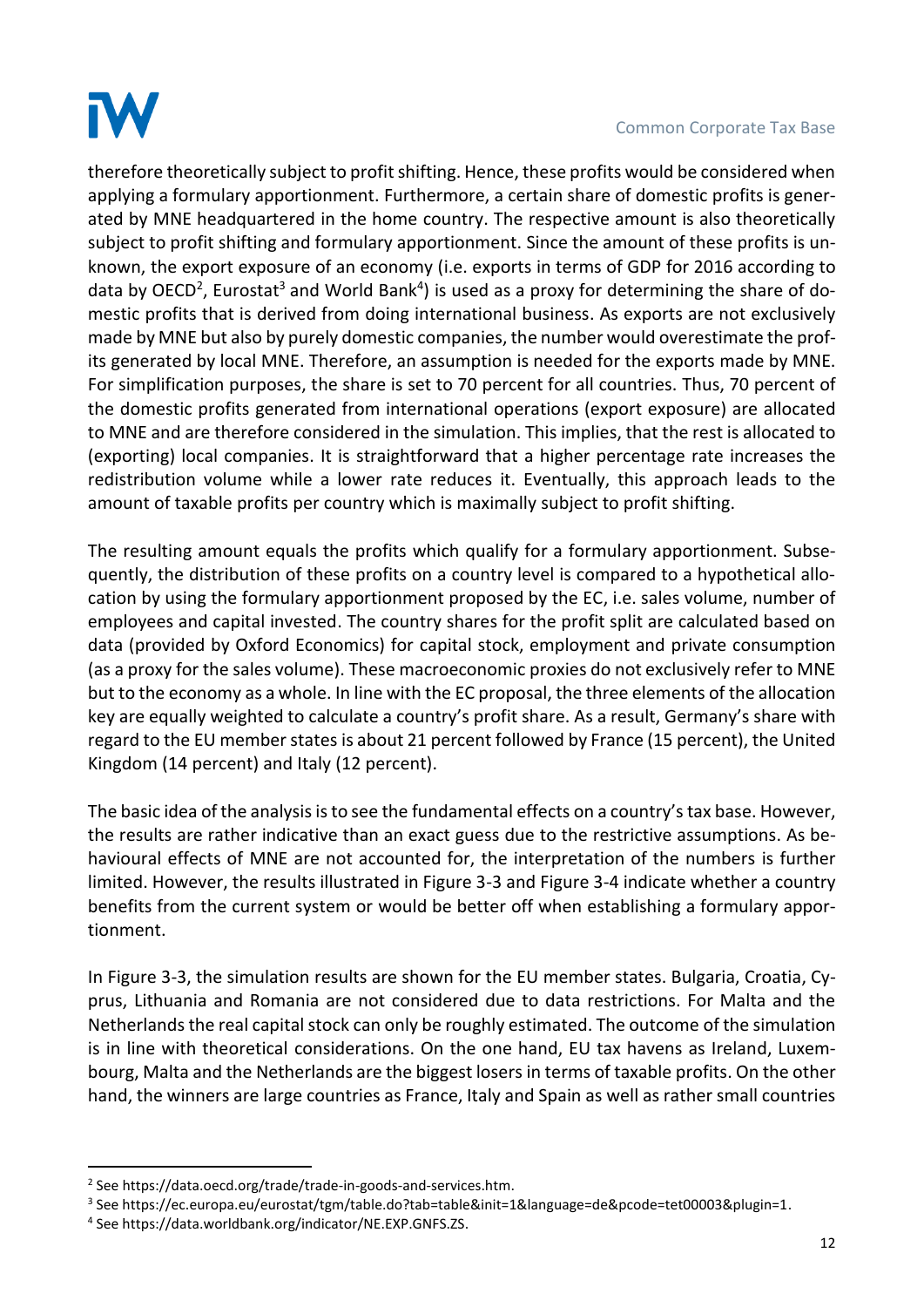

not being known as tax havens such as Slovenia and Greece. Especially, the large countries benefit from the focus on consumption, capital invested and employment. The only exceptions are Germany and the United Kingdom as their gain is comparatively small. With regard to Germany, the high export share is a possible explanation for this result since the current system is rather in favour of strong exporting countries. In the UK, the financial sector offers several tax incentives under the current regime that would not exist anymore under a formulary apportionment. Still, Germany and the UK benefit from the formulary apportionment. According to the simulation, the corporate tax revenue in Germany would increase by approximately 13 billion US Dollar or 11 billion Euro applying a tax rate of 30 percent.



**Figure 3-3: Redistribution of taxable profits in the EU member states**

Changes under a formulary apportionment in billion US Dollar and in percent of the total taxable corporate profits

Source: German Economic Institute

In Figure 3-4, the analogous analysis is performed for the G20 countries (except Argentina, Indonesia and Saudi-Arabia due to missing data). Interestingly, EU countries are the biggest losers in terms of taxable profits. For other industrialized countries as the United States and Japan the picture is different. Lower export shares are a relevant factor for this pattern. India and China as one of the world's biggest job centres are also unsurprisingly on the winner side. A closer look at Europe reveals that the huge loss for the rest of the EU can be mainly allocated to the tax havens named above. The G20 members France, Germany, Italy and the United Kingdom are also worse off compared to Figure 3-3. In terms of corporate tax revenue, the simulation in Figure 3-4 reckons for Germany decline of approximately 28 billion US Dollar or 24 billion Euro.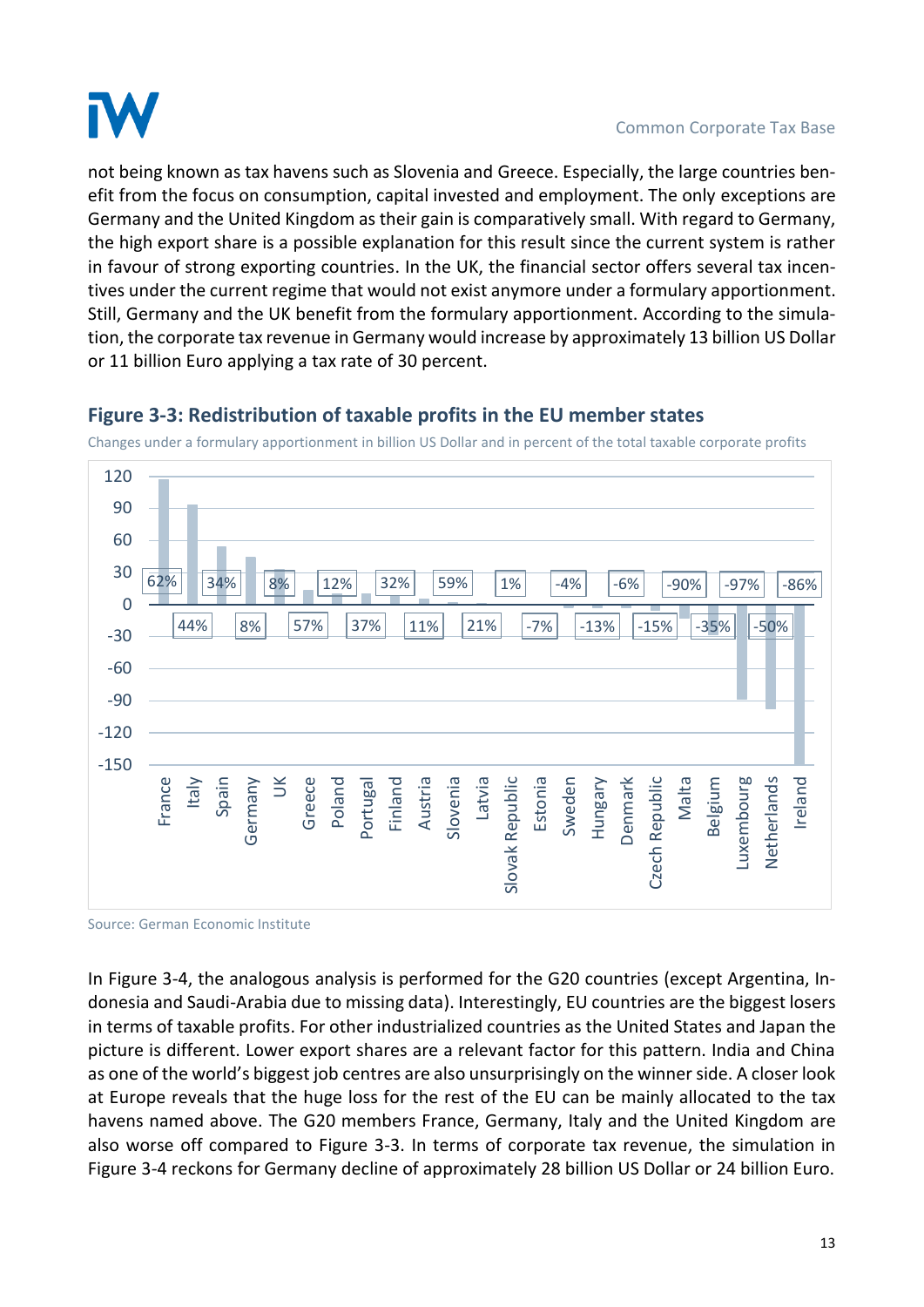

Within the EU, the tax havens have to give away parts of their taxable profits in favour of the large countries with high consumption levels and many jobs. Now, France, Germany, Italy and United Kingdom lose for the same reasons as the tax havens because countries like China and India have many more employees and the United States and Japan have higher consumption levels. In conclusion, a formulary apportionment is generally beneficial for large countries. Therefore, it depends on the peer group if a country is amongst the winners or losers.



#### **Figure 3-4: Redistribution of taxable profits in the G20 countries**

Changes under a formulary apportionment in billion US Dollar and in percent of the total taxable corporate profits

Source: German Economic Institute

In fact, the implementation of a formulary apportionment would significantly redistribute taxable profits. From an economic perspective, this kind of profit split weakens the coherence between added value and taxable profits as, for example, not the number of employees but their productivity, not the amount of capital invested but its rate of return and not the consumption level but the total income are crucial in terms of the value chain.

However, from a political perspective a radical change might be reasonable as a formulary apportionment is rather simple and transparent. Huge fabrics and crowded shopping streets are then interpreted as visible indicators for the amount of profits and tax revenue. Furthermore, the possibilities to manipulate the tax base by setting distorted transfer prices would be eliminated. Still, disputes between taxpayers and tax authorities with regard to the tax base are likely. The EC proposal would substantially alter the tax revenue distribution in the EU. Therefore, it is more than doubtful that all member states agree with the proposal.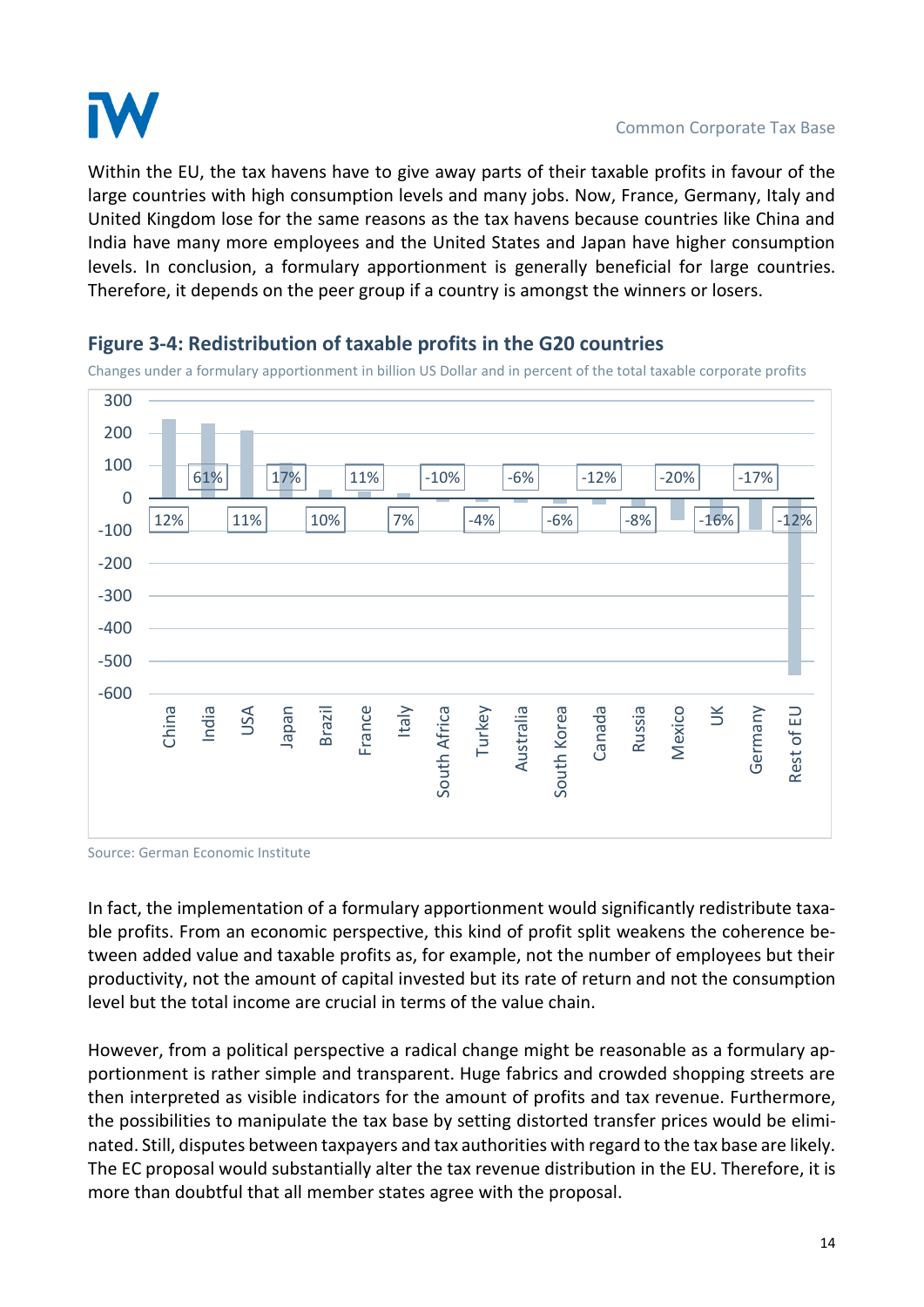

# <span id="page-15-0"></span>**4 Further elements of the EC proposal**

## <span id="page-15-1"></span>**4.1 Deduction rules**

There are several aspects that might be an obstacle on the road to a CC(C)TB with regard to the harmonization of country-specific rules. An important issue concerns the deduction rules which determine the tax base. Therefore, they are at least as important as tax rates.

The EC proposes a linear depreciation with appropriate time periods for different asset categories. The declining-balance depreciation was not considered. This means that the amount of money which is deductible declines over time as, for example, a machine does not constantly lose its value but mainly in the first years of usage. In Germany, this method was abolished in 2011 and replaced by a linear depreciation. In contrast, the recent tax reform in the United States has implemented a cash flow tax, i.e. assets are immediately and fully deductible.

From a government perspective, the linear depreciation method leads to a higher tax revenue in the short term. In the long run, however, there is nominally no difference between the declining and linear methods since an investment can be eventually fully depreciated in any case. Thus, the nominal amount of taxes paid over the whole period considered does not depend on the deduction method. From a company's point of view, declining depreciation would be an incentive for more investments since it generates a positive liquidity effect. In this regard, the CCCTB proposal is not in favour of fostering private investment.

A common tax base will not be fully accomplished according to the EC proposal since, for example, the deduction of pension provisions is not unambiguously regulated. Under the CCTB, member states shall be free whether they provide for the deduction of pension provisionsfor defined benefit plans or not (Article 24). As a consequence, the tax base might be lowered in some countries by deducting pension provisions for defined benefit plans while this would not be the case elsewhere.

## <span id="page-15-2"></span>**4.2 Debt Bias**

A further innovation of the new CCCTB proposal is the tax treatment of equity. According to economic theory, taxes should not distort corporate investment decisions. However, the tax practice in many countries looks differently. While borrowing costs are tax deductible, imputed equity expenses are not. The "tax shield" results from the multiplication of interest expenses and tax rate.

The debt bias might lead to distorted economic decisions since it prevents financial neutrality. From a tax perspective, it makes a fundamental difference if investments are financed via debt or equity. Therefore, many companies prefer financing investments by loans. However, by doing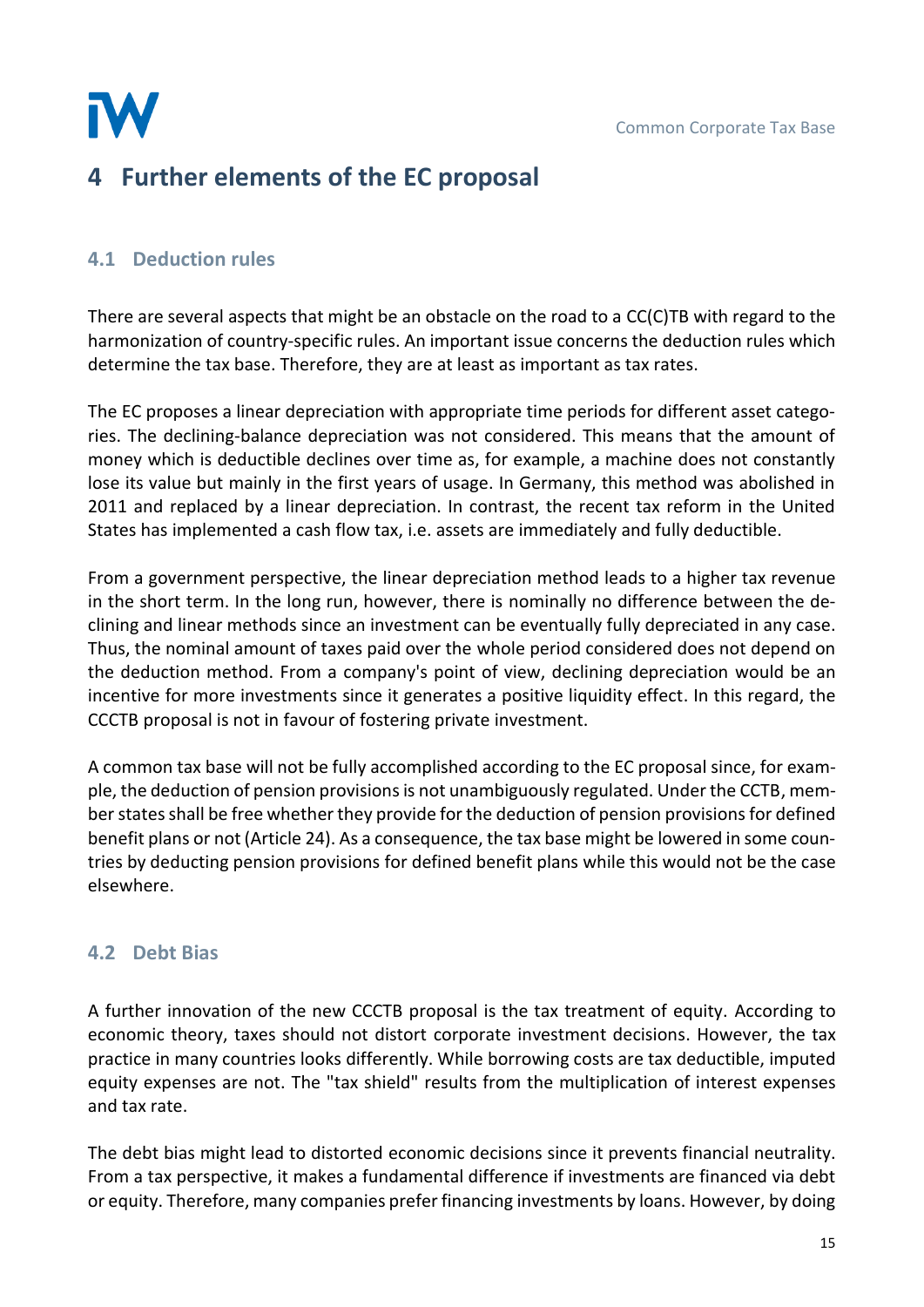

so the financial exposure rises. Higher leverage ratios increase the risk of illiquidity. Furthermore, especially start-ups face significant problems in financing their projects because it is more difficult for them to get loans. They depend on equity by venture capitalists which is at a disadvantage compared to debt. This limits the growth potential of the economy.

Germany is not the only country promoting debt by far, but there are countries which have established neutrality, for example Belgium and Italy. Neutrality between the two ways of financing an investment can be achieved by allowing the same rules for equity-financing as well as for debt-financing. There are two opposing possibilities for correcting the current debt bias. Firstly, the allowances for debt could be granted for equity as well or, secondly, the deductibility of interests could be abolished. The latter option refers to the so called CBIT (Comprehensive Business Income Tax) which would lead to higher capital costs with restrictions for investment and growth.

In contrast, the introduction of an allowance for equity could be accomplished with two methods: COCA (Cost of Capital Allowance) would ensure the same treatment of debt and equity by allowing uniform hypothetical costs of equity. This would be a pragmatic approach but it could also be subject to further distortions as real figures are neglected. Alternatively, ACE (Allowance for Corporate Equity) would also ensure that debt and equity are treated in the same way from a tax perspective. Since it allows the deduction of real interest payments, it is very close to the business practice and prevents distortions effectively. However, the application leads to a higher red-tape burden and corresponding costs.

The long-term goal of such a reform would be a behaviour adjustment, i.e. companies are supposed to invest more via equity. Eventually, the equity ratio would increase, thereby reducing the risk of going bankrupt.

## <span id="page-16-0"></span>**4.3 R&D expenses**

Furthermore, the issue of fostering private activities for R&D is addressed by the EC. R&D expenses are key for industrialised countries in order to maintain their strong position and welfare. While some EU member states have already established tax incentives, others have not. In Germany, for example, the government does not offer any indirect tax incentives. Hence, changes are needed in order to achieve a level playing field.

There are several possibilities to stimulate R&D from a tax perspective. Full deductibility of R&D costs in the tax year in which they incur is a reasonable starting point. Alternative measures such as deducting only a share of the R&D costs or deducting the R&D costs with a factor higher than one from the tax burden should be evaluated additionally in order to find the most reasonable way to boost R&D. A recent study claims that a tax credit of 10 percent of R&D expenses could lead to 14 percent more R&D investment (BDI/ZVEI, 2017).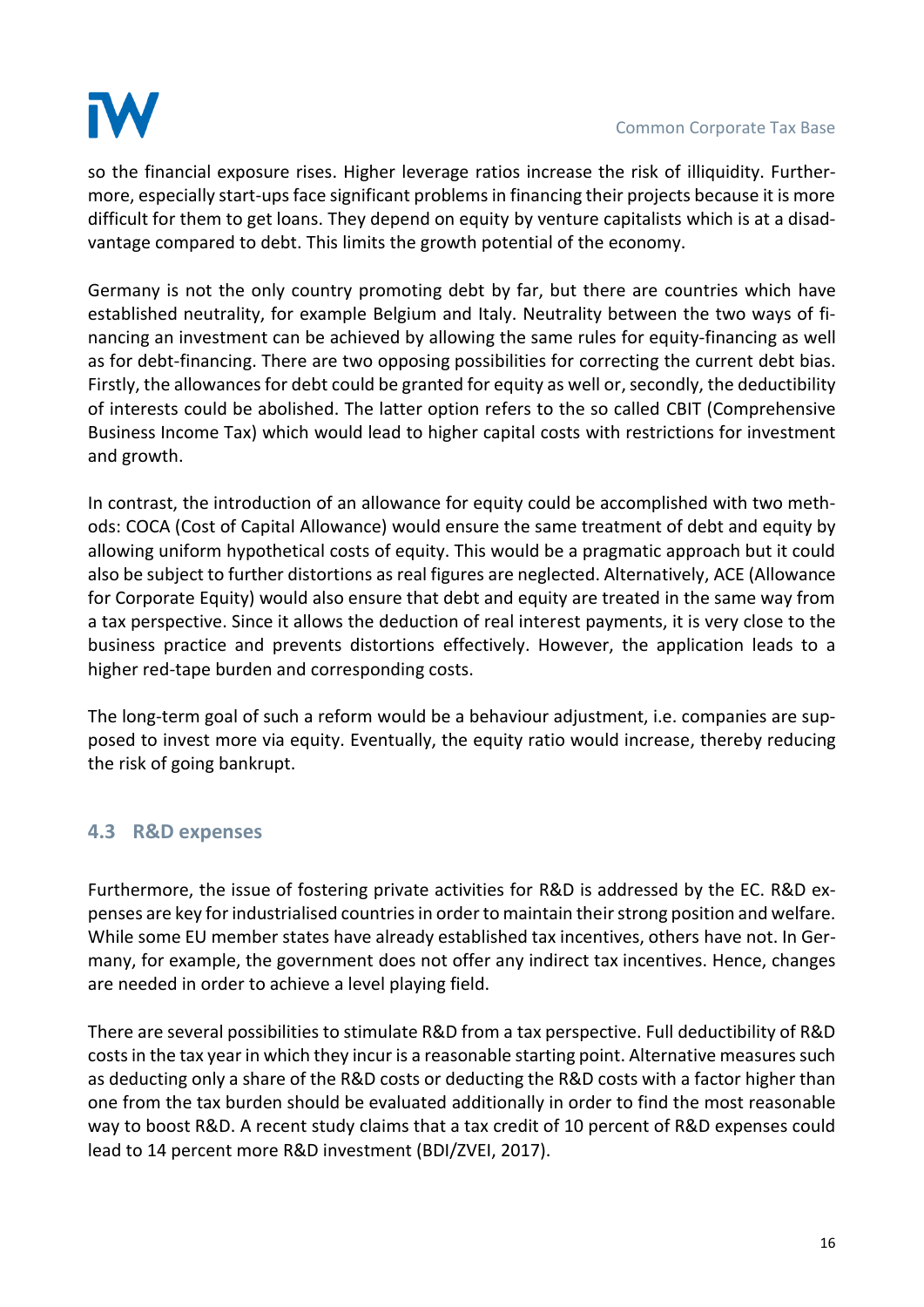

# <span id="page-17-0"></span>**5. Conclusion**

The CCCTB proposed by the EC would mean a significant reform or even a revolution of the current tax regime in the EU. The arm's length principle, the benchmark in international taxation for decades, would be replaced by a profit split method. This approach is not in line with the anti-BEPS initiative by the G20 and OECD. Due to the magnitude of the project and previous experiences any pitfalls should carefully be evaluated.

A formulary apportionment which is the key element of the CCCTB is rather convincing from a political point of view than from an economic one. From an economic perspective, the principle of taxing profits at source would be abolished. However, due to the difficulty for taxpayers and tax authorities in the current system to agree on adequate transfer prices, a radical change as proposed by the EC might be reasonable.

The effects in terms of tax revenue when implementing a formulary apportionment in the EU should not be underestimated. Especially, smaller countries like Ireland, Luxembourg and Malta would significantly lose parts of their tax base while large countries like France and Italy rather win due to the proposed allocation key consisting of sales volume, number of employees and capital invested. This makes it extremely complex to find a long lasting solution in the EU which enables a level playing field. Loss compensations might be politically suitable for smaller countries.

When simulating a profit split for the G20 countries the results give evidence that the EU member states would be the biggest losers in terms of tax revenue – not only smaller tax havens like Ireland and Luxembourg but also large countries like Germany and the UK. In contrast, China, India and the United States would belong to the winner side. The reasons for this is the same as for the case of the EU. The formulary apportionment would be in favour of labour intensive countries like China and India as well as importing countries like the United States. Thus, whether or not a country benefits from a formulary apportionment system depends on the peer countries.

Still, the EC proposal for the CCCTB is an ambitious but promising goal. Especially, the adjustment of the debt bias and the encouragement of R&D as further items of the EC proposal could stimulate economic growth.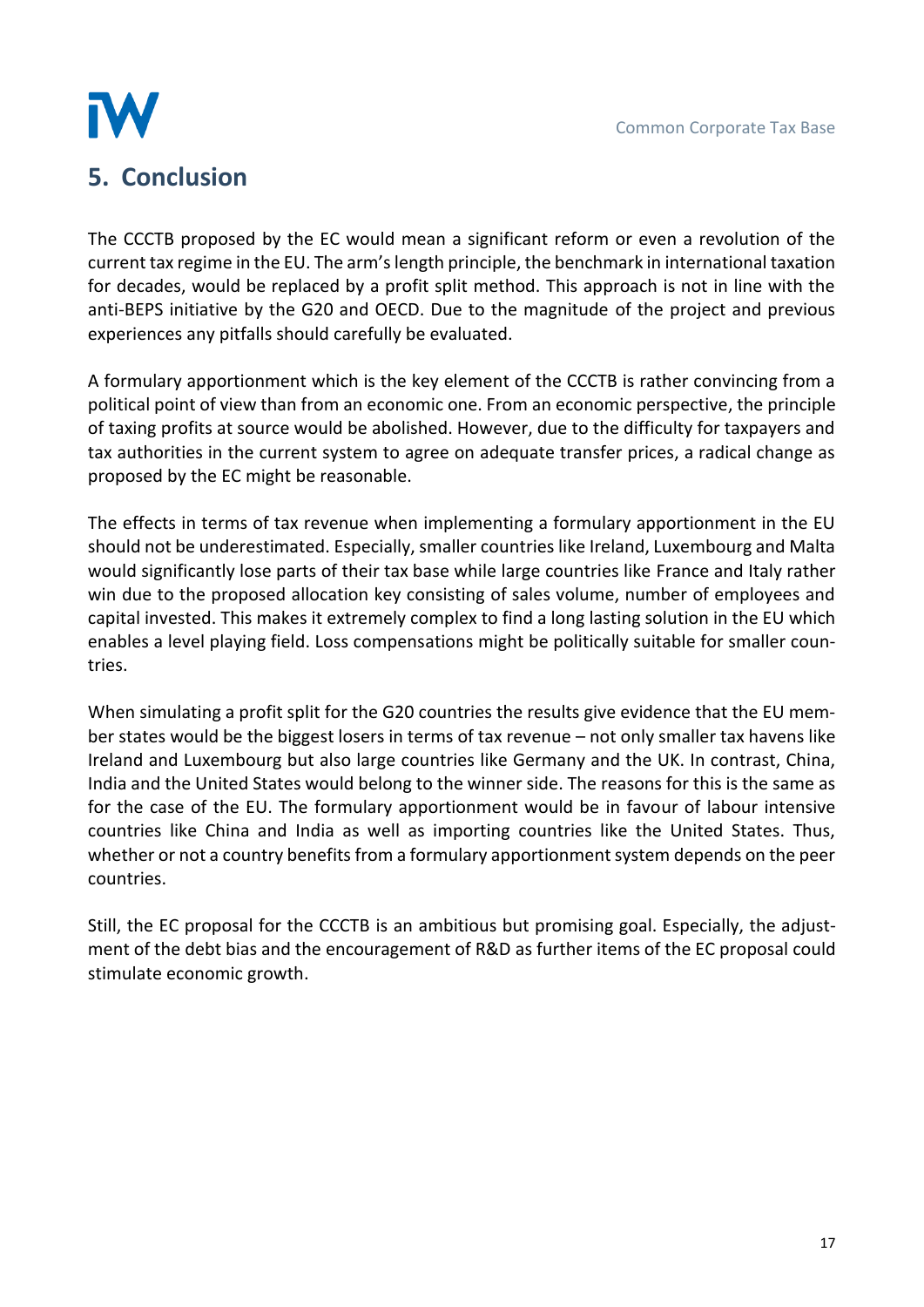

<span id="page-18-0"></span>Bénassy-Quéré, Agnès / Fontagné, Lionel / Lahrèche-Révil, Amina, 2005, How Does FDI React to Corporate Taxation? In: International Tax and Public Finance, 12(5), S. 583–603

Beznoska, Martin / Hentze, Tobias, 2016, Tax Policy – The Fiscal Revenue Effects of International Tax Planning, IW-Kurzbericht, Nr. 25, Köln

BMF – German Ministry of Finance, 2018a, Gemeinsames Positionspapier Deutschlands und Frankreichs zum GKB-Vorschlag, [https://www.bundesfinanzministerium.de/Content/DE/Stan](https://www.bundesfinanzministerium.de/Content/DE/Standardartikel/Themen/Europa/2018-06-20-Meseberg-Anl2.pdf?__blob=publicationFile&v=1)dardartikel/Themen/Europa/2018-06-20-Meseberg-Anl2.pdf? blob=publicationFile&v=1 [8.1.2019]

BMF, 2018b, Die wichtigsten Steuern im internationalen Vergleich, Monatsbericht Juli 2018, S. 31–38

Bundesverband der Deutschen Industrie (BDI) / Verband der Chemischen Industrie (VCI), 2017, Die Steuerbelastung der Unternehmen in Deutschland – Vorschläge für ein wettbewerbsfähiges Steuerrecht 2017/18, Berlin, Frankfurt am Main

Devereux, Michael P. / Freeman, Harold, 1995, The Impact of Tax on Foreign Direct Investment: Empirical Evidence and the Implications for Tax Integration Schemes. In: International Tax and Public Finance, 2(1), S. 85–106

EC – European Commission, 2016a, Proposal for a Council Directive on a Common Consolidated Corporate Tax Base (CCCTB), Strasbourg

EC, 2016b, Proposal for a Council Directive on a Common Corporate Tax Base (CCTB), Strasbourg

European Parliamentary Research Service, 2015, Bringing transparency, coordination and convergence to corporate tax policies in the European Union: Assessment of the magnitude of aggressive corporate tax planning, European Added Value Unit, Study, Brussels

Hentze, Tobias, 2015, Der Beitrag multinationaler Unternehmen zum deutschen Steueraufkommen, IW-Trends 2/2015, Nr. 42, S. 43–59

Hines, James R., 1996, Altered States: Taxes and the Location of Foreign Direct Investment in America, in: American Economic Review, 86(5), S. 1076–1094

OECD, 1979, OECD Transfer Pricing and Multinational Enterprises, Paris

OECD, 2015, OECD / G20 Base Erosion and Profit Shifting Project – Measuring and Monitoring BEPS, 2015 Final Report, Paris